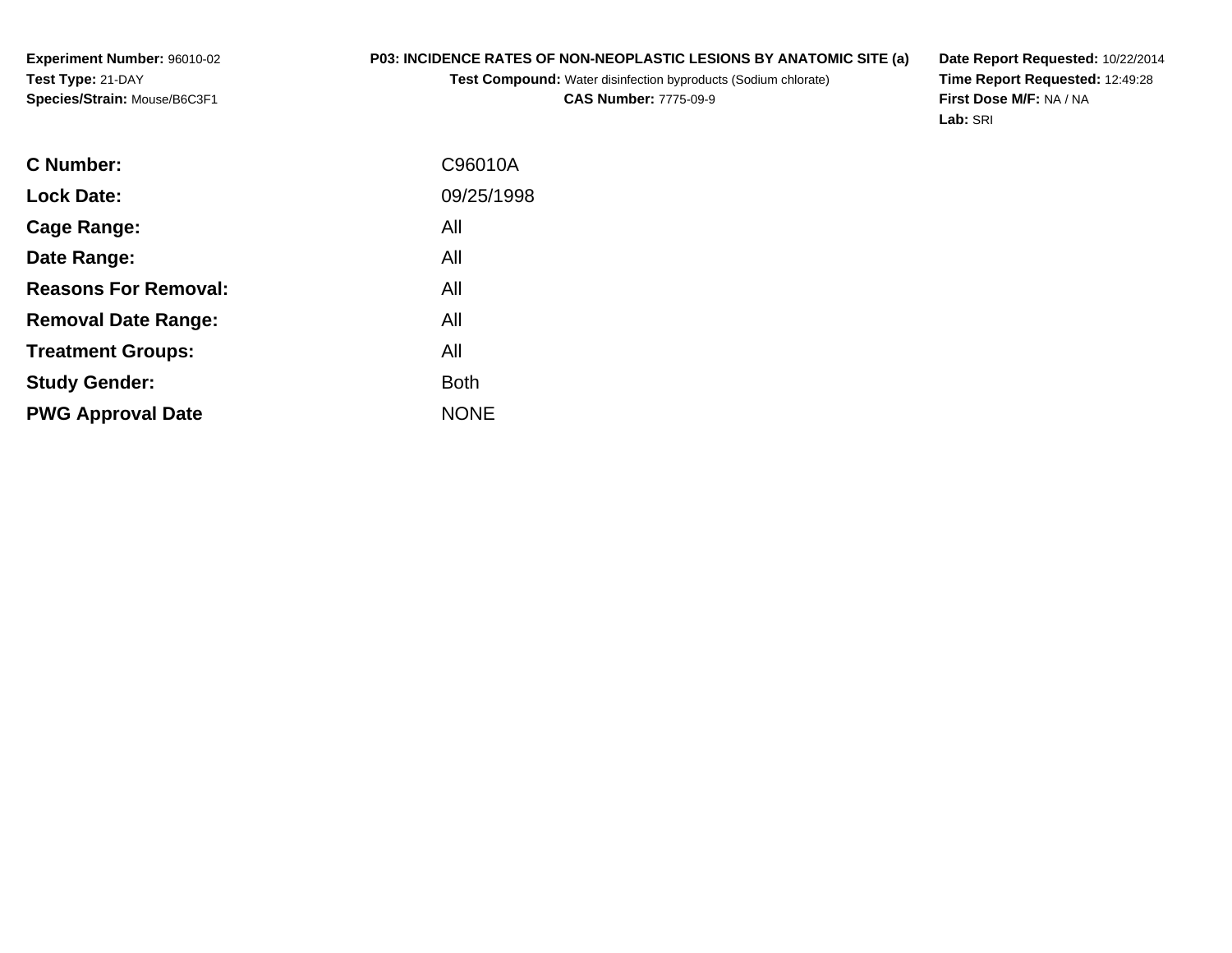**P03: INCIDENCE RATES OF NON-NEOPLASTIC LESIONS BY ANATOMIC SITE (a)**

**Test Compound:** Water disinfection byproducts (Sodium chlorate)

**CAS Number:** 7775-09-9

**Date Report Requested:** 10/22/2014**Time Report Requested:** 12:49:28**First Dose M/F:** NA / NA**Lab:** SRI

| <b>B6C3F1 Mouse MALE</b>                | 0 MG/L | <b>125 MG/L</b> | <b>250 MG/L</b> | <b>500 MG/L</b> | 1000MG/L | 2000MG/L |
|-----------------------------------------|--------|-----------------|-----------------|-----------------|----------|----------|
| <b>Disposition Summary</b>              |        |                 |                 |                 |          |          |
| <b>Animals Initially In Study</b>       | 10     | 10              | 10              | 10              | 10       | 10       |
| <b>Early Deaths</b>                     |        |                 |                 |                 |          |          |
| <b>Survivors</b>                        |        |                 |                 |                 |          |          |
| <b>Terminal Sacrifice</b>               | 10     | 10              | 10              | 10              | 10       | 10       |
| <b>Animals Examined Microscopically</b> | 10     |                 |                 |                 |          | 10       |
| <b>ALIMENTARY SYSTEM</b>                |        |                 |                 |                 |          |          |
| Esophagus                               | (10)   | (0)             | (0)             | (0)             | (0)      | (10)     |
| Gallbladder                             | (9)    | (0)             | (0)             | (0)             | (0)      | (8)      |
| Intestine Large, Cecum                  | (10)   | (0)             | (0)             | (0)             | (0)      | (10)     |
| Intestine Large, Colon                  | (10)   | (0)             | (0)             | (0)             | (0)      | (10)     |
| Intestine Large, Rectum                 | (10)   | (0)             | (0)             | (0)             | (0)      | (10)     |
| Intestine Small, Duodenum               | (10)   | (0)             | (0)             | (0)             | (0)      | (10)     |
| Intestine Small, Ileum                  | (10)   | (0)             | (0)             | (0)             | (0)      | (10)     |
| Intestine Small, Jejunum                | (10)   | (0)             | (0)             | (0)             | (0)      | (10)     |
| Liver                                   | (10)   | (0)             | (0)             | (0)             | (0)      | (10)     |
| Pancreas                                | (10)   | (0)             | (0)             | (0)             | (0)      | (10)     |
| Salivary Glands                         | (10)   | (0)             | (0)             | (0)             | (0)      | (10)     |
| Stomach, Forestomach                    | (10)   | (0)             | (0)             | (0)             | (0)      | (10)     |
| Stomach, Glandular                      | (10)   | (0)             | (0)             | (0)             | (0)      | (10)     |
| CARDIOVASCULAR SYSTEM                   |        |                 |                 |                 |          |          |
| <b>Blood Vessel</b>                     | (10)   | (0)             | (0)             | (0)             | (0)      | (10)     |
| Heart                                   | (10)   | (0)             | (0)             | (0)             | (0)      | (10)     |
| <b>ENDOCRINE SYSTEM</b>                 |        |                 |                 |                 |          |          |
| <b>Adrenal Cortex</b>                   | (10)   | (0)             | (0)             | (0)             | (0)      | (10)     |
| Adrenal Medulla                         | (10)   | (0)             | (0)             | (0)             | (0)      | (10)     |
| Islets, Pancreatic                      | (0)    | (0)             | (0)             | (0)             | (0)      | (1)      |
| Parathyroid Gland                       | (8)    | (0)             | (0)             | (0)             | (0)      | (8)      |
|                                         |        |                 |                 |                 |          |          |

a - Number of animals examined microscopically at site and number of animals with lesion

**Experiment Number:** 96010-02**Test Type:** 21-DAY**Species/Strain:** Mouse/B6C3F1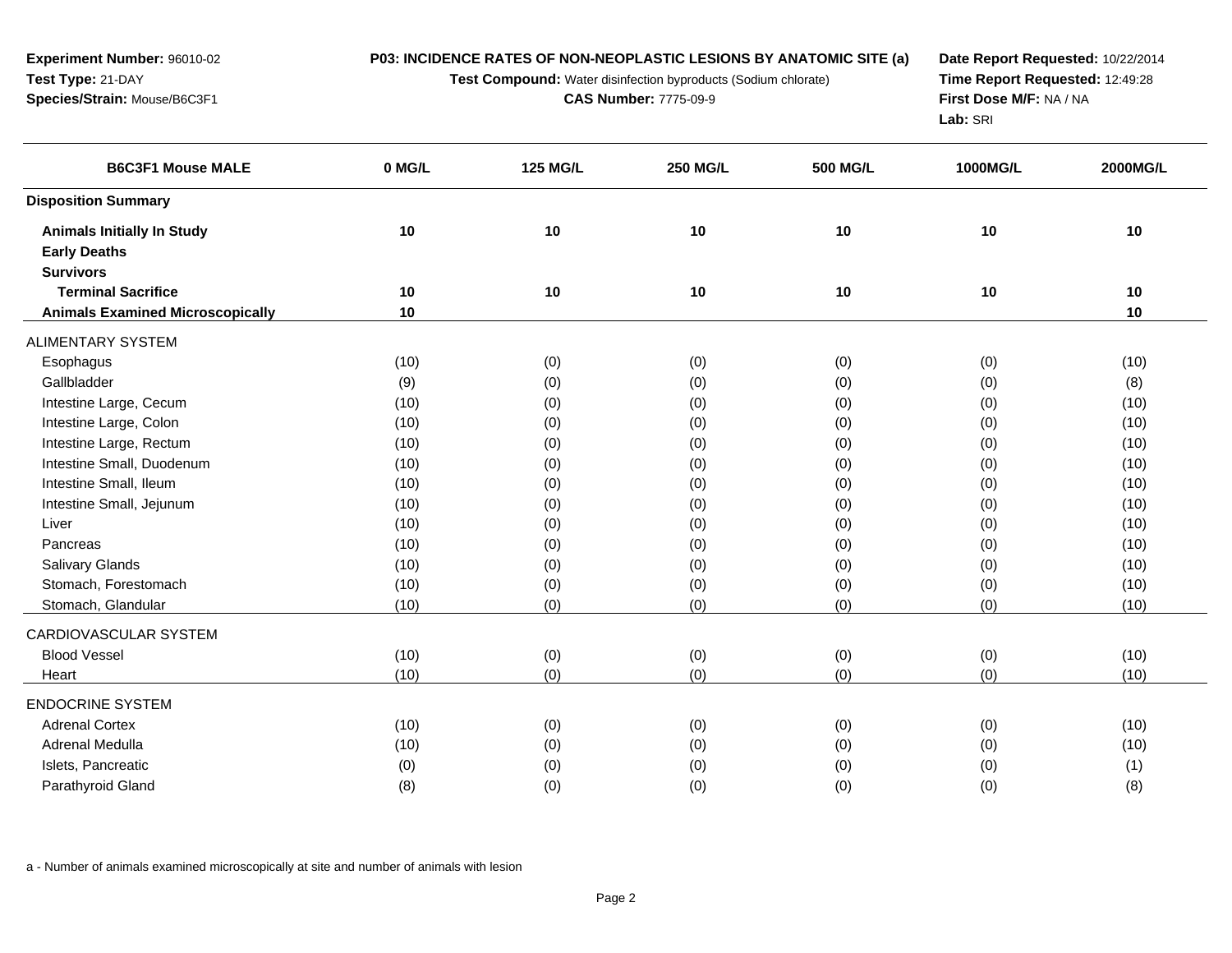| Experiment Number: 96010-02<br>Test Type: 21-DAY<br>Species/Strain: Mouse/B6C3F1 | P03: INCIDENCE RATES OF NON-NEOPLASTIC LESIONS BY ANATOMIC SITE (a)<br>Test Compound: Water disinfection byproducts (Sodium chlorate)<br><b>CAS Number: 7775-09-9</b> |                 |                 |                 | Date Report Requested: 10/22/2014<br>Time Report Requested: 12:49:29<br>First Dose M/F: NA / NA<br>Lab: SRI |          |
|----------------------------------------------------------------------------------|-----------------------------------------------------------------------------------------------------------------------------------------------------------------------|-----------------|-----------------|-----------------|-------------------------------------------------------------------------------------------------------------|----------|
| <b>B6C3F1 Mouse MALE</b>                                                         | 0 MG/L                                                                                                                                                                | <b>125 MG/L</b> | <b>250 MG/L</b> | <b>500 MG/L</b> | 1000MG/L                                                                                                    | 2000MG/L |
| <b>Pituitary Gland</b>                                                           | (8)                                                                                                                                                                   | (0)             | (0)             | (0)             | (0)                                                                                                         | (10)     |
| <b>Thyroid Gland</b>                                                             | (10)                                                                                                                                                                  | (0)             | (0)             | (0)             | (0)                                                                                                         | (10)     |
| <b>GENERAL BODY SYSTEM</b><br>None                                               |                                                                                                                                                                       |                 |                 |                 |                                                                                                             |          |
| <b>GENITAL SYSTEM</b>                                                            |                                                                                                                                                                       |                 |                 |                 |                                                                                                             |          |
| Epididymis                                                                       | (10)                                                                                                                                                                  | (0)             | (0)             | (0)             | (0)                                                                                                         | (10)     |
| <b>Preputial Gland</b>                                                           | (10)                                                                                                                                                                  | (0)             | (0)             | (0)             | (0)                                                                                                         | (10)     |
| Prostate                                                                         | (10)                                                                                                                                                                  | (0)             | (0)             | (0)             | (0)                                                                                                         | (10)     |
| Seminal Vesicle                                                                  | (10)                                                                                                                                                                  | (0)             | (0)             | (0)             | (0)                                                                                                         | (10)     |
| <b>Testes</b>                                                                    | (10)                                                                                                                                                                  | (0)             | (0)             | (0)             | (0)                                                                                                         | (10)     |
| Hypoplasia                                                                       | $1(10\%)$                                                                                                                                                             |                 |                 |                 |                                                                                                             |          |
| <b>HEMATOPOIETIC SYSTEM</b>                                                      |                                                                                                                                                                       |                 |                 |                 |                                                                                                             |          |
| <b>Bone Marrow</b>                                                               | (10)                                                                                                                                                                  | (0)             | (0)             | (0)             | (0)                                                                                                         | (10)     |
| Lymph Node, Mandibular                                                           | (10)                                                                                                                                                                  | (0)             | (0)             | (0)             | (0)                                                                                                         | (9)      |
| Hemorrhage                                                                       | $1(10\%)$                                                                                                                                                             |                 |                 |                 |                                                                                                             | 2(22%)   |
| Lymph Node, Mesenteric                                                           | (10)                                                                                                                                                                  | (0)             | (0)             | (0)             | (0)                                                                                                         | (8)      |
| Spleen                                                                           | (10)                                                                                                                                                                  | (0)             | (0)             | (0)             | (0)                                                                                                         | (10)     |
| Thymus                                                                           | (10)                                                                                                                                                                  | (0)             | (0)             | (0)             | (0)                                                                                                         | (10)     |
| <b>INTEGUMENTARY SYSTEM</b>                                                      |                                                                                                                                                                       |                 |                 |                 |                                                                                                             |          |
| Skin                                                                             | (10)                                                                                                                                                                  | (0)             | (0)             | (0)             | (0)                                                                                                         | (10)     |
| MUSCULOSKELETAL SYSTEM                                                           |                                                                                                                                                                       |                 |                 |                 |                                                                                                             |          |
| <b>Bone</b>                                                                      | (10)                                                                                                                                                                  | (0)             | (0)             | (0)             | (0)                                                                                                         | (10)     |
| NERVOUS SYSTEM                                                                   |                                                                                                                                                                       |                 |                 |                 |                                                                                                             |          |
| <b>Brain</b>                                                                     | (10)                                                                                                                                                                  | (0)             | (0)             | (0)             | (0)                                                                                                         | (10)     |
| <b>RESPIRATORY SYSTEM</b>                                                        |                                                                                                                                                                       |                 |                 |                 |                                                                                                             |          |
| Lung                                                                             | (10)                                                                                                                                                                  | (0)             | (0)             | (0)             | (0)                                                                                                         | (10)     |
| Hemorrhage, Focal                                                                | 1(10%)                                                                                                                                                                |                 |                 |                 |                                                                                                             | 1 (10%)  |
|                                                                                  |                                                                                                                                                                       |                 |                 |                 |                                                                                                             |          |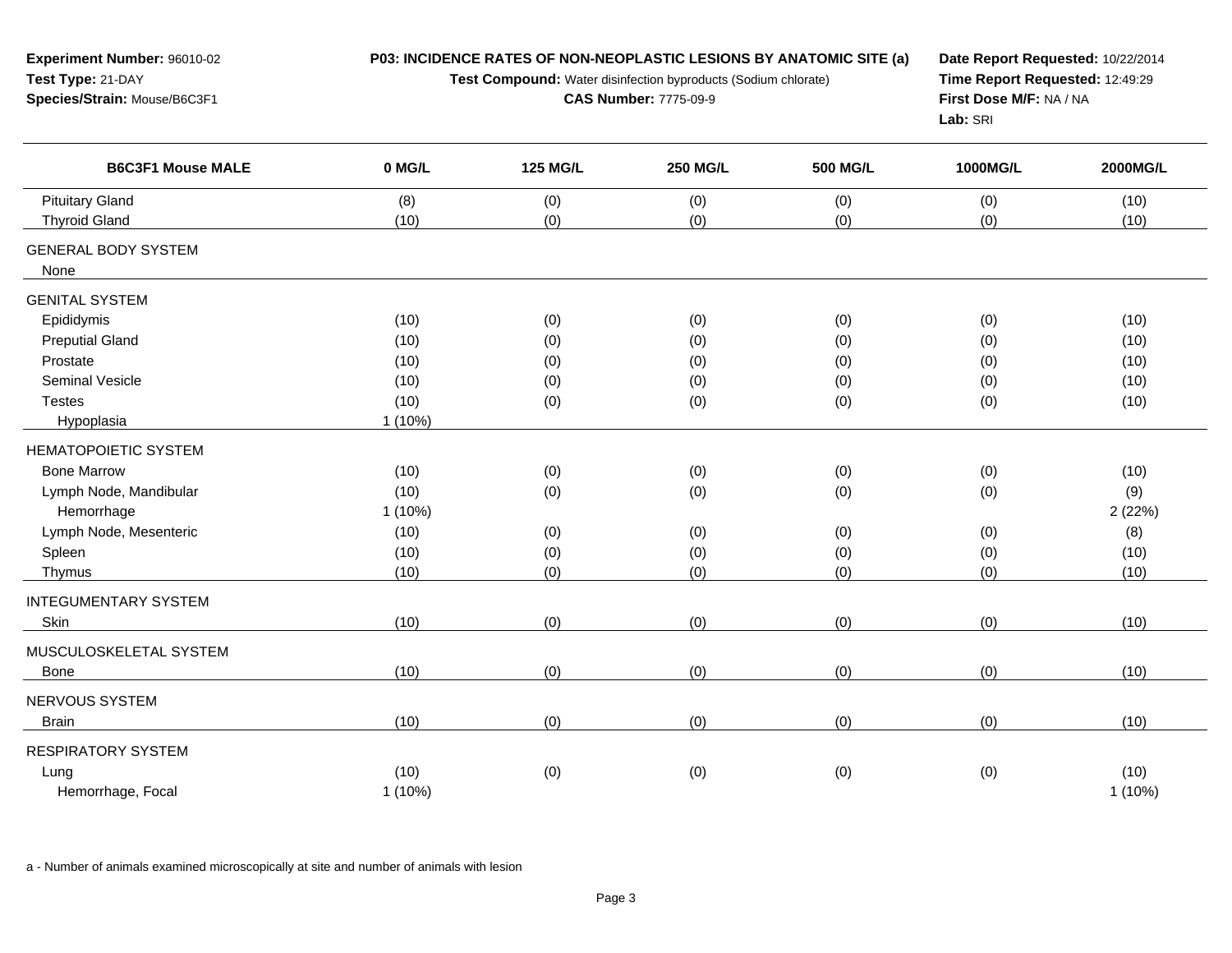| Experiment Number: 96010-02<br>Test Type: 21-DAY<br>Species/Strain: Mouse/B6C3F1 |           | P03: INCIDENCE RATES OF NON-NEOPLASTIC LESIONS BY ANATOMIC SITE (a)<br>Date Report Requested: 10/22/2014<br><b>Test Compound:</b> Water disinfection byproducts (Sodium chlorate)<br>Time Report Requested: 12:49:29<br><b>CAS Number: 7775-09-9</b><br>First Dose M/F: NA / NA<br>Lab: SRI |                 |                 |                 |                 |
|----------------------------------------------------------------------------------|-----------|---------------------------------------------------------------------------------------------------------------------------------------------------------------------------------------------------------------------------------------------------------------------------------------------|-----------------|-----------------|-----------------|-----------------|
| <b>B6C3F1 Mouse MALE</b>                                                         | 0 MG/L    | <b>125 MG/L</b>                                                                                                                                                                                                                                                                             | <b>250 MG/L</b> | <b>500 MG/L</b> | <b>1000MG/L</b> | <b>2000MG/L</b> |
| Nose                                                                             | (10)      | (0)                                                                                                                                                                                                                                                                                         | (0)             | (0)             | (0)             | (10)            |
| Trachea                                                                          | (10)      | (0)                                                                                                                                                                                                                                                                                         | (0)             | (0)             | (0)             | (10)            |
| <b>SPECIAL SENSES SYSTEM</b>                                                     |           |                                                                                                                                                                                                                                                                                             |                 |                 |                 |                 |
| None                                                                             |           |                                                                                                                                                                                                                                                                                             |                 |                 |                 |                 |
| URINARY SYSTEM                                                                   |           |                                                                                                                                                                                                                                                                                             |                 |                 |                 |                 |
| Kidney                                                                           | (10)      | (0)                                                                                                                                                                                                                                                                                         | (0)             | (0)             | (0)             | (10)            |
| Pelvis, Inflammation, Chronic, Focal                                             | $1(10\%)$ |                                                                                                                                                                                                                                                                                             |                 |                 |                 |                 |
| Urinary Bladder                                                                  | (10)      | (0)                                                                                                                                                                                                                                                                                         | (0)             | (0)             | (0)             | (10)            |

\*\*\*END OF MALE DATA\*\*\*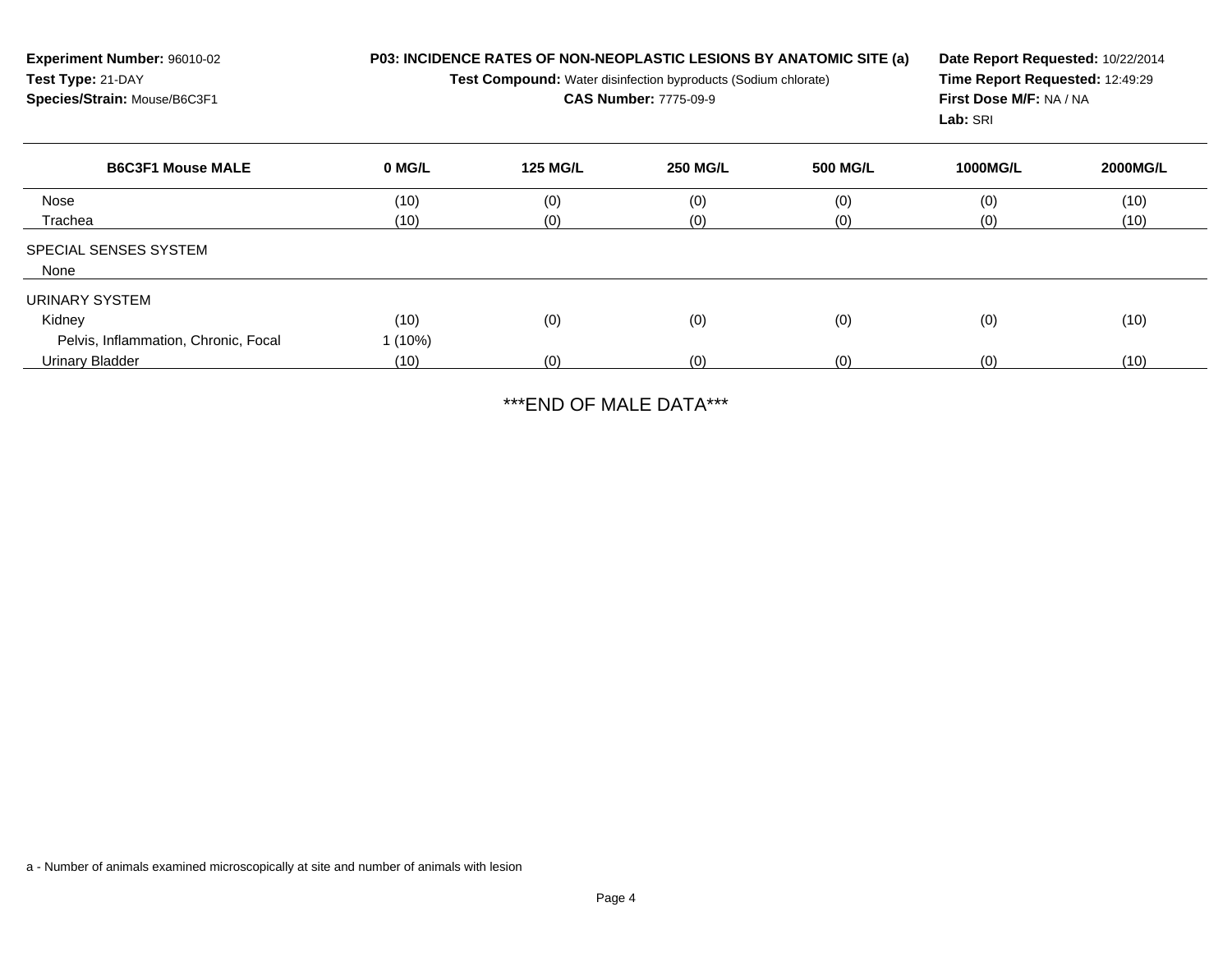**P03: INCIDENCE RATES OF NON-NEOPLASTIC LESIONS BY ANATOMIC SITE (a)**

**Test Compound:** Water disinfection byproducts (Sodium chlorate)

**CAS Number:** 7775-09-9

**Date Report Requested:** 10/22/2014**Time Report Requested:** 12:49:29**First Dose M/F:** NA / NA**Lab:** SRI

| <b>B6C3F1 Mouse FEMALE</b>              | 0 MG/L    | <b>125 MG/L</b> | <b>250 MG/L</b> | <b>500 MG/L</b> | 1000MG/L | 2000MG/L |
|-----------------------------------------|-----------|-----------------|-----------------|-----------------|----------|----------|
| <b>Disposition Summary</b>              |           |                 |                 |                 |          |          |
| <b>Animals Initially In Study</b>       | 10        | 10              | 10              | 10              | 10       | 10       |
| <b>Early Deaths</b>                     |           |                 |                 |                 |          |          |
| <b>Survivors</b>                        |           |                 |                 |                 |          |          |
| <b>Terminal Sacrifice</b>               | 10        | 10              | 10              | $10$            | 10       | 10       |
| <b>Animals Examined Microscopically</b> | 10        |                 |                 |                 |          | 10       |
| <b>ALIMENTARY SYSTEM</b>                |           |                 |                 |                 |          |          |
| Esophagus                               | (8)       | (0)             | (0)             | (0)             | (0)      | (8)      |
| Gallbladder                             | (9)       | (0)             | (0)             | (0)             | (0)      | (9)      |
| Intestine Large, Cecum                  | (10)      | (0)             | (0)             | (0)             | (0)      | (10)     |
| Intestine Large, Colon                  | (10)      | (0)             | (0)             | (0)             | (0)      | (10)     |
| Intestine Large, Rectum                 | (10)      | (0)             | (0)             | (0)             | (0)      | (10)     |
| Intestine Small, Duodenum               | (10)      | (0)             | (0)             | (0)             | (0)      | (10)     |
| Intestine Small, Ileum                  | (10)      | (0)             | (0)             | (0)             | (0)      | (10)     |
| Intestine Small, Jejunum                | (10)      | (0)             | (0)             | (0)             | (0)      | (10)     |
| Liver                                   | (10)      | (0)             | (0)             | (0)             | (0)      | (10)     |
| Hematopoietic Cell Proliferation, Focal | $1(10\%)$ |                 |                 |                 |          |          |
| Pancreas                                | (10)      | (0)             | (0)             | (0)             | (0)      | (10)     |
| <b>Salivary Glands</b>                  | (10)      | (0)             | (0)             | (0)             | (0)      | (10)     |
| Stomach, Forestomach                    | (10)      | (0)             | (0)             | (0)             | (0)      | (10)     |
| Cyst                                    | $1(10\%)$ |                 |                 |                 |          |          |
| Stomach, Glandular                      | (10)      | (0)             | (0)             | (0)             | (0)      | (10)     |
| CARDIOVASCULAR SYSTEM                   |           |                 |                 |                 |          |          |
| <b>Blood Vessel</b>                     | (10)      | (0)             | (0)             | (0)             | (0)      | (9)      |
| Heart                                   | (10)      | (0)             | (0)             | (0)             | (0)      | (10)     |
| Inflammation, Chronic, Focal            | 1(10%)    |                 |                 |                 |          |          |
| <b>ENDOCRINE SYSTEM</b>                 |           |                 |                 |                 |          |          |
| <b>Adrenal Cortex</b>                   | (10)      | (0)             | (0)             | (0)             | (0)      | (10)     |
|                                         |           |                 |                 |                 |          |          |

a - Number of animals examined microscopically at site and number of animals with lesion

**Experiment Number:** 96010-02

**Species/Strain:** Mouse/B6C3F1

**Test Type:** 21-DAY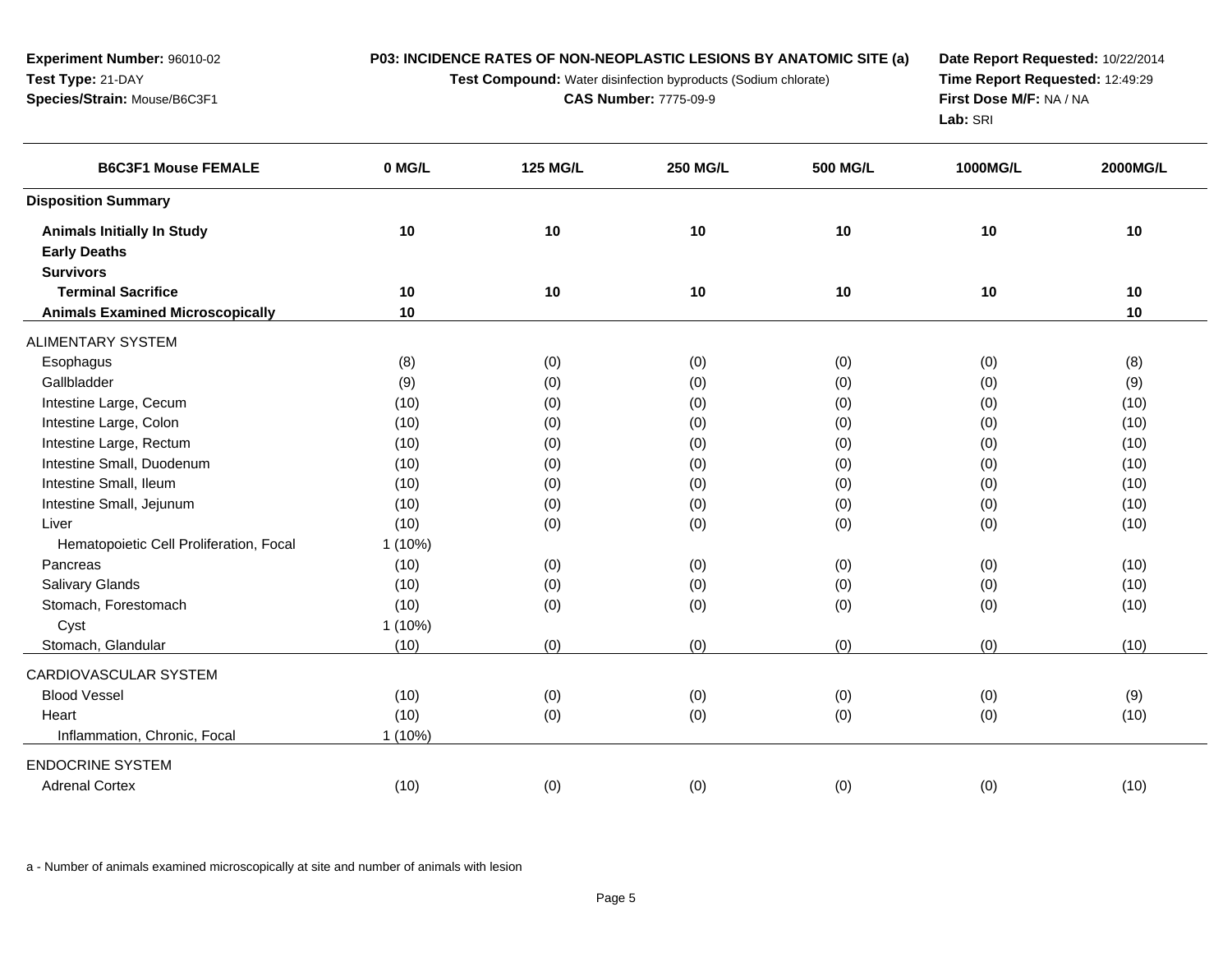**P03: INCIDENCE RATES OF NON-NEOPLASTIC LESIONS BY ANATOMIC SITE (a)**

**Test Compound:** Water disinfection byproducts (Sodium chlorate)

**CAS Number:** 7775-09-9

**Date Report Requested:** 10/22/2014**Time Report Requested:** 12:49:29**First Dose M/F:** NA / NA**Lab:** SRI

| <b>B6C3F1 Mouse FEMALE</b>               | 0 MG/L    | <b>125 MG/L</b> | <b>250 MG/L</b> | <b>500 MG/L</b> | <b>1000MG/L</b> | <b>2000MG/L</b> |
|------------------------------------------|-----------|-----------------|-----------------|-----------------|-----------------|-----------------|
| Accessory Adrenal Cortical Nodule, Focal | $1(10\%)$ |                 |                 |                 |                 |                 |
| <b>Adrenal Medulla</b>                   | (10)      | (0)             | (0)             | (0)             | (0)             | (10)            |
| Parathyroid Gland                        | (10)      | (0)             | (0)             | (0)             | (0)             | (10)            |
| <b>Pituitary Gland</b>                   | (10)      | (0)             | (0)             | (0)             | (0)             | (10)            |
| <b>Thyroid Gland</b>                     | (10)      | (0)             | (0)             | (0)             | (0)             | (10)            |
| <b>GENERAL BODY SYSTEM</b>               |           |                 |                 |                 |                 |                 |
| None                                     |           |                 |                 |                 |                 |                 |
| <b>GENITAL SYSTEM</b>                    |           |                 |                 |                 |                 |                 |
| <b>Clitoral Gland</b>                    | (10)      | (0)             | (0)             | (0)             | (0)             | (10)            |
| Ovary                                    | (10)      | (0)             | (0)             | (0)             | (0)             | (10)            |
| <b>Uterus</b>                            | (10)      | (0)             | (0)             | (0)             | (0)             | (10)            |
| <b>HEMATOPOIETIC SYSTEM</b>              |           |                 |                 |                 |                 |                 |
| <b>Bone Marrow</b>                       | (10)      | (0)             | (0)             | (0)             | (0)             | (10)            |
| Lymph Node, Mandibular                   | (10)      | (0)             | (0)             | (0)             | (0)             | (10)            |
| Hemorrhage                               |           |                 |                 |                 |                 | $1(10\%)$       |
| Lymph Node, Mesenteric                   | (10)      | (0)             | (0)             | (0)             | (0)             | (10)            |
| Spleen                                   | (10)      | (0)             | (0)             | (0)             | (0)             | (10)            |
| Thymus                                   | (10)      | (0)             | (0)             | (0)             | (0)             | (10)            |
| Hemorrhage, Focal                        |           |                 |                 |                 |                 | 2(20%)          |
| <b>INTEGUMENTARY SYSTEM</b>              |           |                 |                 |                 |                 |                 |
| Mammary Gland                            | (10)      | (0)             | (0)             | (0)             | (0)             | (10)            |
| Skin                                     | (10)      | (0)             | (0)             | (0)             | (0)             | (10)            |
| MUSCULOSKELETAL SYSTEM                   |           |                 |                 |                 |                 |                 |
| <b>Bone</b>                              | (10)      | (0)             | (0)             | (0)             | (0)             | (10)            |
| NERVOUS SYSTEM                           |           |                 |                 |                 |                 |                 |
| <b>Brain</b>                             | (10)      | (0)             | (0)             | (0)             | (0)             | (10)            |

RESPIRATORY SYSTEM

**Experiment Number:** 96010-02

**Species/Strain:** Mouse/B6C3F1

**Test Type:** 21-DAY